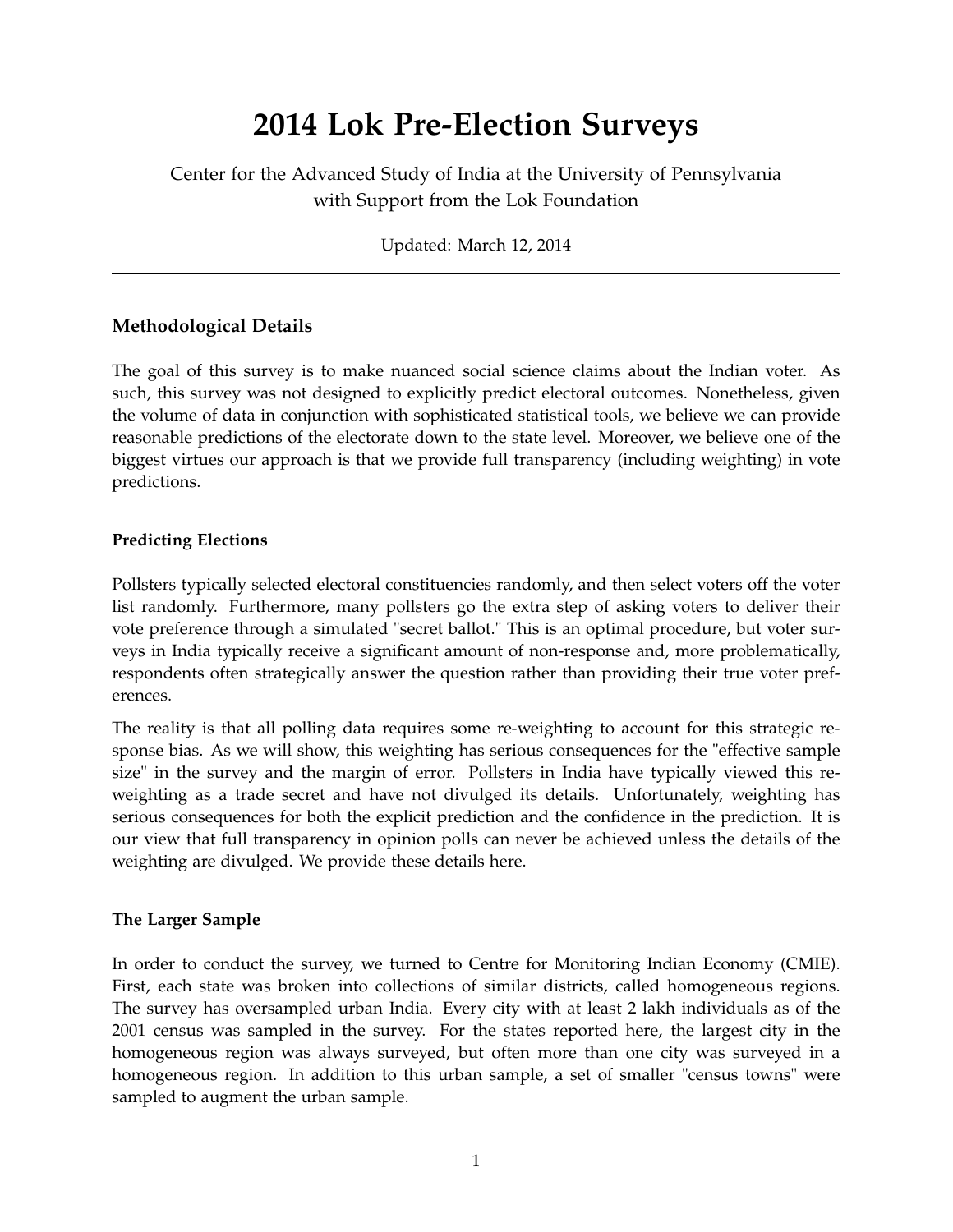Once cities were selected, wards of the city were randomly selected according to stratification upon the average asset wealth of the ward. Within each ward, a random set of census enumeration blocks were selected, within which households were selected randomly. Villages were selected randomly within blocks stratified upon average asset wealth within each homogeneous region.

#### **Weighting, Effective Sample Size, Margin of Error, and Elections Sample**

Since this was not an electoral poll, the survey was not drawn to be random across voter lists. Furthermore, vote preferences were elicited through face-to-face interviews as opposed to secret ballot, which provided greater strategic response bias.

In order to generate weights for strategic response bias, we asked voters to state who they voted for in the previous Lok Sabha election. We then generated the strategic response weight (SRW) for each party in each state by taking the ratio of the actual vote share in 2009 to the probability of support observed in the sample for the party in 2009. In particular:

> $SRW = \frac{(Actual % support in state for party in 2009)}{(W over the target for parts in 2000 in state for parts)}$ (% support reported for party in 2009 in state sample)

The logic of this weighting scheme follows from ratio estimation and the belief that response was given under "similar contexts." In our survey, the respondent answered an interviewer in back-to-back questions. More precise details of the logic of this weighting will be provided in a separate note.

The weights were applied at the coalition level (e.g., BJP and SAD in Punjab). At times, there were difficulties in applying this weight, e.g., when a coalition from 2009 disintegrated or when new large parties (e.g., YSR Congress in Andhra Pradesh) emerged. If we did not believe that the assumptions for weighting were valid for a party, we reported the data unadjusted. Finally, if we did not have confidence in the numbers due to irregularities in the survey, we did not report results; this is relevant to JD(U) in Bihar and INLD in Haryana. We also observed some irregularities in the survey for Congress in Orissa, but a close look at the data suggested little change in vote share from 2009. Thus, we simply imputed the 2009 vote share for Congress in Orissa as our prediction.

A second source of bias in the data is that respondents are not randomly sampled from the voter list. The existing survey sample, since it is created for different purposes, generates a biased sample of voters. The data over the 15 states, removing non-response, yielded a total sample of 51,130, of which 31,530, or 61%, were urban respondents, while India's population is actually about one-third urban. In order to address this problem, we provided weighted correction for the rural/urban composition at the level of the city, district, homogeneous region, and state using the 2011 Census. This yielded a unique weight, *w<sup>i</sup>* , for each individual. The effective sample size (*Eff N*) corrects for increases in uncertainty due to variation in weights at the state level, for which we used an approximation provided by Kish (1965). For a given sample size *N*, the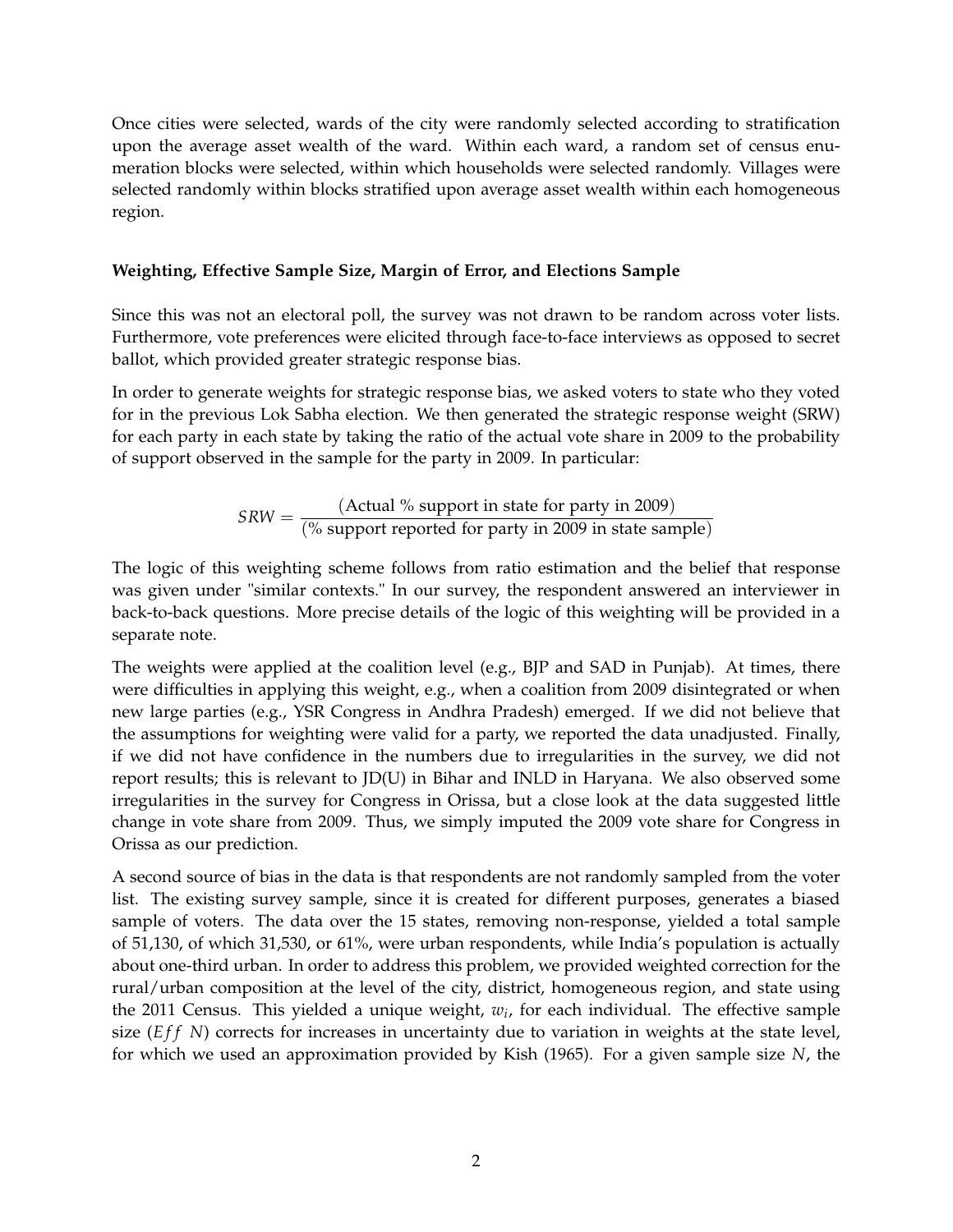effective sample size was calculated as:

$$
Eff N = \frac{\left(\sum_{i=1}^{N} w_i\right)^2}{\sum_{i=1}^{N} w_i^2}
$$

The margin of error (MoE) is approximately a two standard deviation bound (95% confidence interval) on the provided estimate. Since predictions and SRW values differ by party, we had to construct an MoE value for each party in each state. Let p be the the predicted vote prediction for a party in a state. Using standard calculations, we define MoE as:

$$
MoE = 1.96 * SRW * \sqrt{\frac{p(1-p)}{Eff N}}
$$

The resulting calculations are shown below. Like any estimation strategy, this one will have its pitfalls, but based on our knowledge of Indian politics, we have reasonable confidence in the estimates provided.

For more information about the project visit:

[CASI UPenn](http://casi.sas.upenn.edu)

[India in Transition Blog](http://indiaintransition.com)